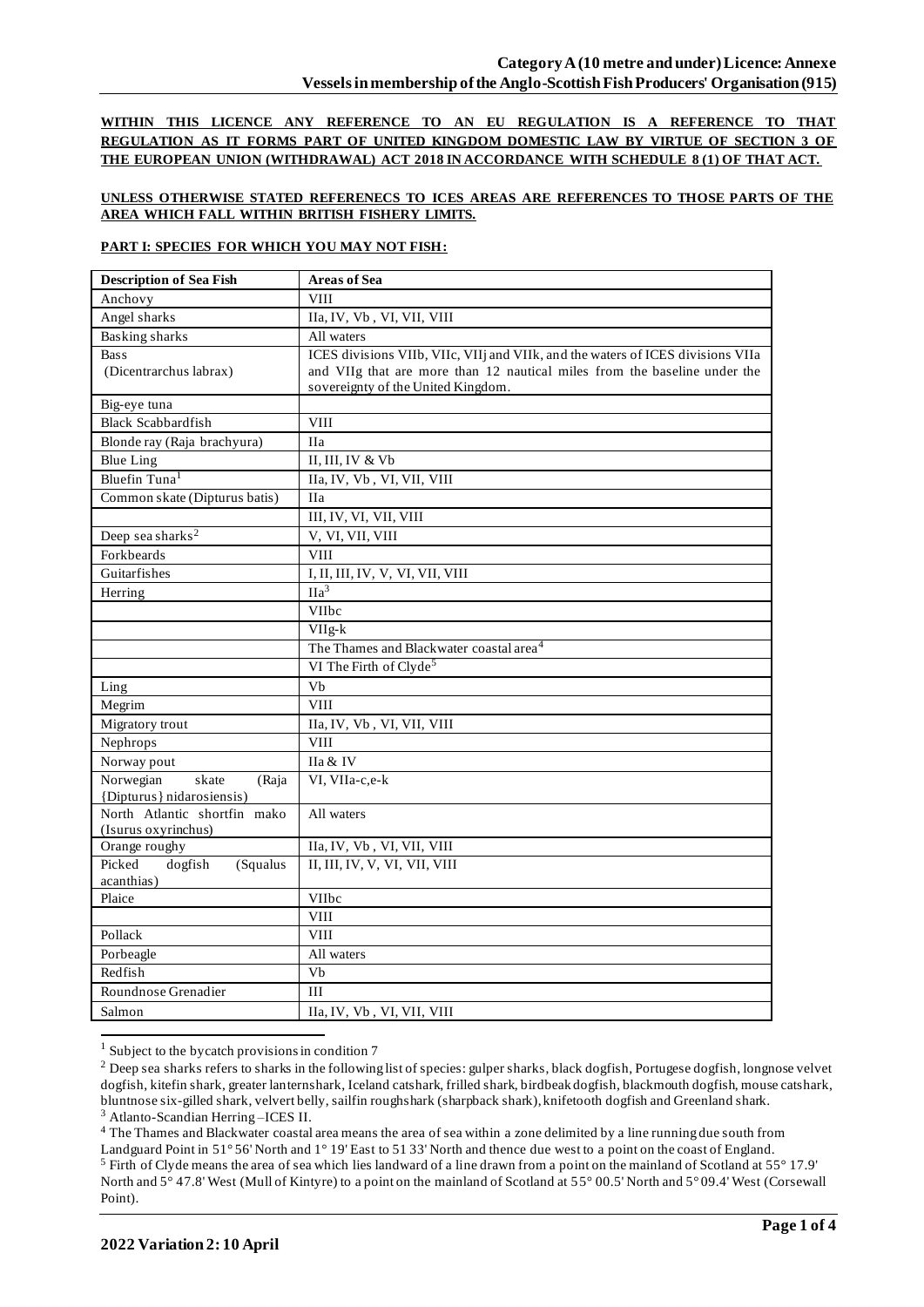# **Category A(10 metre and under) Licence: Annexe Vessels in membership of the Anglo-Scottish Fish Producers' Organisation (915)**

| Sandeels                                        | Scottish Inshore Waters <sup>6</sup>         |  |  |
|-------------------------------------------------|----------------------------------------------|--|--|
| <b>Skates and Rays</b>                          | <b>VIII</b>                                  |  |  |
| Small-eyed<br>(Raja<br>ray<br>microocellata)    | IIa, IV, VIa, VIb, VIIa-c, VIIe and VIIh-k   |  |  |
| lanternshark<br>Smooth<br>(Etmopterus pusillus) | IIa, IV                                      |  |  |
|                                                 | I, V, VI, VII, VIII                          |  |  |
| Sole                                            | <b>VIIbc</b>                                 |  |  |
|                                                 | <b>VIII</b>                                  |  |  |
| Starry Ray (Amblyraja radiata)                  | IIa, IIIa, IV, VIId                          |  |  |
| Thornback ray (Raja clavata)                    | <b>IIIa</b>                                  |  |  |
| Tope shark (Galeorhinus galeus)                 | When taken with longlines in IIa, IV; and in |  |  |
|                                                 | I, V, VI, VII, VIII                          |  |  |
| Undulate Ray (Raja undulata)                    | VI                                           |  |  |
| White sharks                                    | IIa, IV, Vb, VI, VII, VIII                   |  |  |
| White Skate (Rostroraja alba)                   | VI, VII, VIII                                |  |  |
| Whiting                                         | <b>VIII</b>                                  |  |  |

# **SPECIES FOR WHICH YOU MAY NOT FISH CONTINUED**

| <b>SPECIES</b>                  | <b>SEA AREAS</b>                                                              |
|---------------------------------|-------------------------------------------------------------------------------|
| Boarfish ( <i>Capros aper</i> ) | VI, VII, VIII                                                                 |
| Mackerel                        | IVa Flexibility box <sup>7</sup> (Seasonal closure 15th February – 31st July) |

#### **DEEP SEA SPECIES**

| Alfonsinos          | IV, Vb, VI, VII, VIII |
|---------------------|-----------------------|
| Roundnose Grenadier | VIII                  |

# **PART II: QUOTA LIMITATIONS OF TAC STOCKS**

### **LICENCE HOLDERS ARE REMINDED THAT QUOTA LIMITS ARE IN LIVE WEIGHT.**

For the conversion factors that apply see the bottom of this Annexe.

| <b>TAC SPECIES</b>                  | <b>SEA AREA</b> | <b>QUOTA LIMIT/ MONTH</b><br><b>(UNLESS OTHERWISE</b><br><b>STATED</b> ) |
|-------------------------------------|-----------------|--------------------------------------------------------------------------|
| Greater Silver Smelt                | IIa, IV         | 0.1 tonnes per trip                                                      |
| Ling                                | Ha              | $0.1$ tonnes per trip                                                    |
| Tusk                                | Ha              | 0.1 tonnes per trip                                                      |
| Blue Ling                           | IIa & IV        | $0.1$ tonnes per trip                                                    |
| Small-eyed ray (Raja microocellata) | $VIIf-g$        | 1.5 tonnes                                                               |

**DEEP-SEA SPECIES SEA AREA**

<sup>&</sup>lt;sup>6</sup> "Scottish inshore waters" means the sea adjacent to the coast of Scotland and to the landward of a limit of 6 nautical miles from the baseline from which the territorial sea is measured, up to the mean high water mark of ordinary spring tides.

 $^7$  Mackerel caught in ICES Division IVa in the periods between 1 August and 15 February shall be recorded against the Western mackerel quota. All other catches of mackerel in ICES Division IVa shall be recorded against the North Sea mackerel quota and shall be subject to any quota limitations set out at **Part II** of this **Annex**.